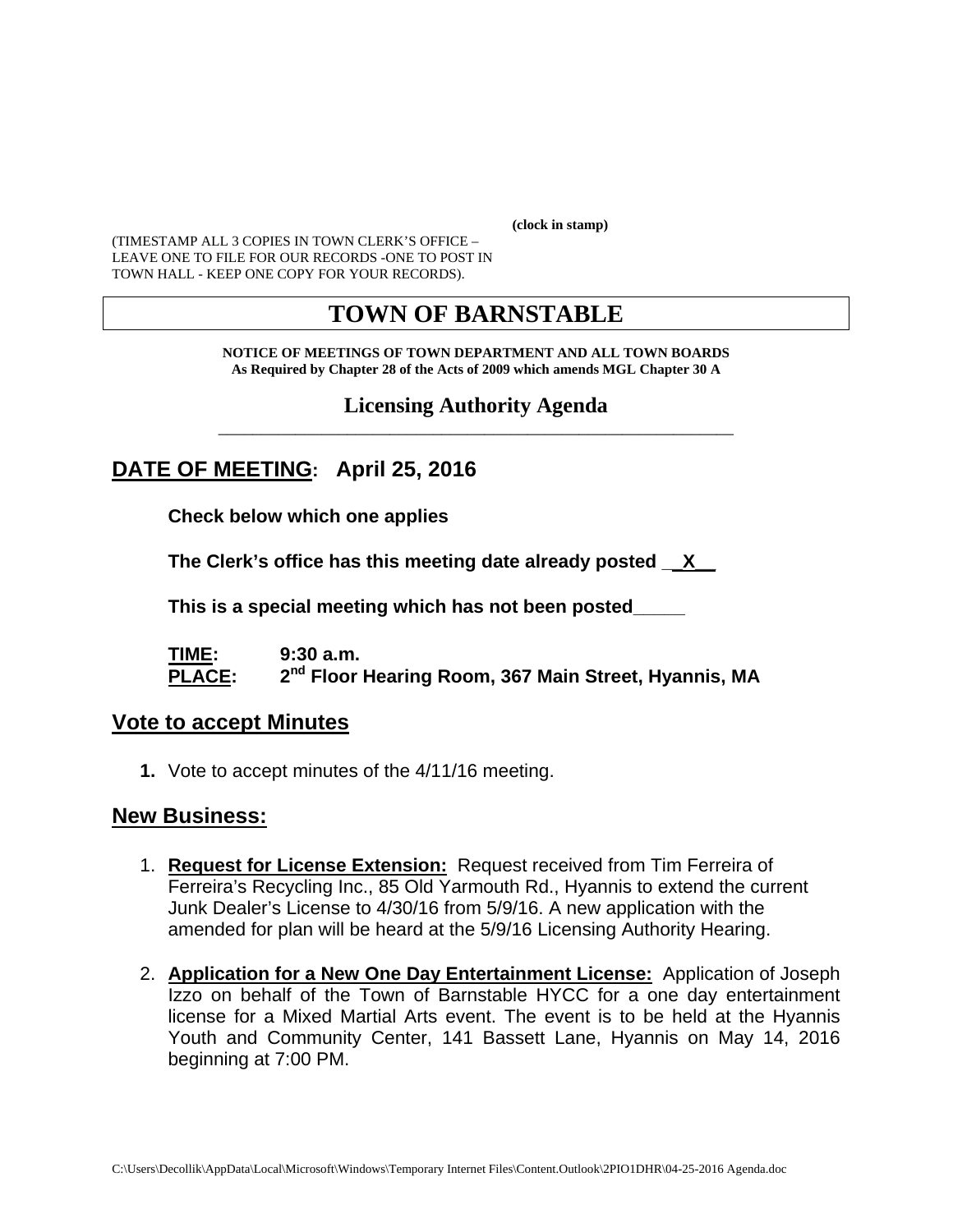- 3. **Application for a New One Day Entertainment License:** Application of Mindy Abbott on behalf of the West Parish of Barnstable Church for a one day entertainment license for a narrated Historical Trolley Tour. The event begins and ends at 1717 Meetinghouse Way and goes on Route 6A via Route 149. The date of the event is June 12, 2016 from 12:00 – 2:00 PM.
- 4. **Application for a One Day All Alcohol and One Day Entertainment Licenses:** Application of Roland Valliere on behalf of the Cape Arts and Entertainment for a one day all alcohol and entertainment licenses for the 2016 Artini Meet me at the Speakeasy event. The event will be held at the Cape Cod Conservatory, 2235 Iyannough Rd., Hyannis on June 24, 2016 form 5:30 – 10:00PM. Entertainment to include a 6 piece band.
- 5. **Consent Agenda:**

# **Public Hearings:**

- 1. **Application for Change of Manager for an All Alcohol Common Victualler License:** Application of Tap City Grille LLC d/b/a Tap City Grille, 586 Main St., Hyannis on their Annual All Alcohol Common Victualler License, for a Change of Manager from Timothy White to Cristina Carreras.
- 2. **Application for Four New Lodging House Licenses:** Application of United Camps Conferences and Retreats Inc., d/b/a Craigville Retreat Center, 39 Prospect Ave., Centerville, Cynthia Diggs, Manager for 4 New Lodging House Licenses as follows: Grove House, 125 Ocean Ave., Centerville - 12 rooms Lodge, 45 Prospect Ave., Centerville – 44 rooms The Inn, 208 Lake Elizabeth, Centerville – 63 rooms Manor, 19 Prospect Ave – 23 rooms A total of 142 rooms all approved by the Building Commissioner. **\*\*\*\*Continued from 3/21/16 Hearing\*\*\*\***

**Per the April 12, 2016 Board of Health Meeting the following number of lodgers were approved: Grove House – 11 lodgers Lodge – 47 lodgers The Inn – 55 lodgers Manor – 23 lodgers A total of 136 lodgers approved by the Health Department. There is a net decrease of 6 lodgers from the original advertised request.**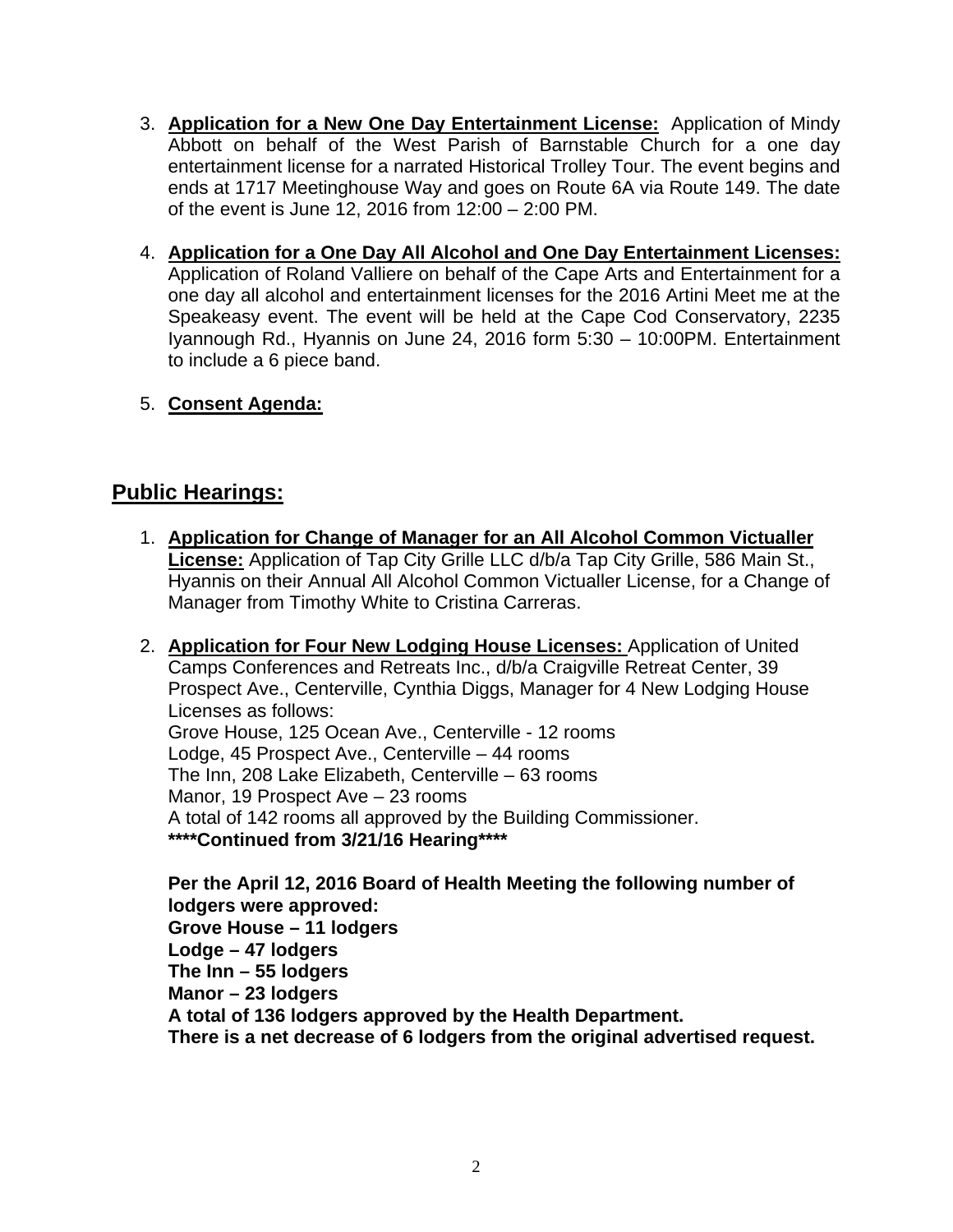3. **Application for a New Annual All Alcohol Common Victualler License and New Live and Non-Live Entertainment Licenses:** application has been filed by Aztec City LLC., Angel R Camas-Calle, mgr, d/b/a Aztec City Mexican Bistro & Tequila Bar located at 302 Main Street, Hyannis, for a new Annual All Alcohol Common Victualler, and annual Live and Non-Live Entertainment Licenses. Description of Premise: Wood frame building with 1 entrance and 1 exit, 1750 sq. feet. A basement storage area of 450 sq. ft., kitchen area of 400 sq. feet, 1 bar, tables and chairs with indoor seating totaling 49 seats, 9 employees and 20 standees all approved by the Building Commissioner. Hours of Alcohol service are 10:00 AM to 12:30 AM; daily. Live Entertainment to include: Amplified music by up to 4 performers. Non-Live Entertainment to include: 2 televisions and radio. Hours of both Live and Non-Live Entertainment: 10:00 AM – 12:30 AM.

## **Old Business:**

**1. Continuation of Show Cause Hearing:** The Licensing Authority held a continued show cause hearing update, on April 11, 2016, from December 14, 2015 for violating Code of the Town of Barnstable, Massachusetts, §228-1, Town of Barnstable's Class I&II Regulations and M.G.L. c.140 §59 as cited in letter dated October 20, 2015, at the Brito's Auto Sales located at 657 Yarmouth Road, Hyannis and on Town property located at 629 Yarmouth Road.

## **Licensing Division Updates:**

- **1. Licensing Department updates:**
- **2. Police Department updates:**

Release of Executive Session Minutes, if any (0).And any other new business to come before the Licensing Authority.

**Matters not reasonably anticipated by the Chair** 

**The list of matters, are those reasonably anticipated by the president/chair, which may be discussed at the meeting. Not all items listed may in fact be discussed and other items not listed may in fact be discussed and other items not listed may also be brought up for discussion to the extent permitted by law. It is possible that if it so votes, the sub-committee may go into executive session. For your information the section of the M.G.L. that pertains to postings of meetings is as follows: Except in an emergency, in addition to any notice otherwise required by law, a public body shall post notice of every meeting at least 48 hours prior to such meeting, excluding Saturdays, Sundays and legal holidays. In an emergency, a public body shall post notice as soon as reasonably possible prior to such meeting. Notice shall be printed in a legible, easily understandable format and shall contain: the date, time and place of such meeting and a listing of topics that the chair reasonably anticipates will be discussed at the meeting. Meetings of a local public body, notice shall be filed with the municipal clerk, and posted in a manner conspicuously visible to the public at all hours in**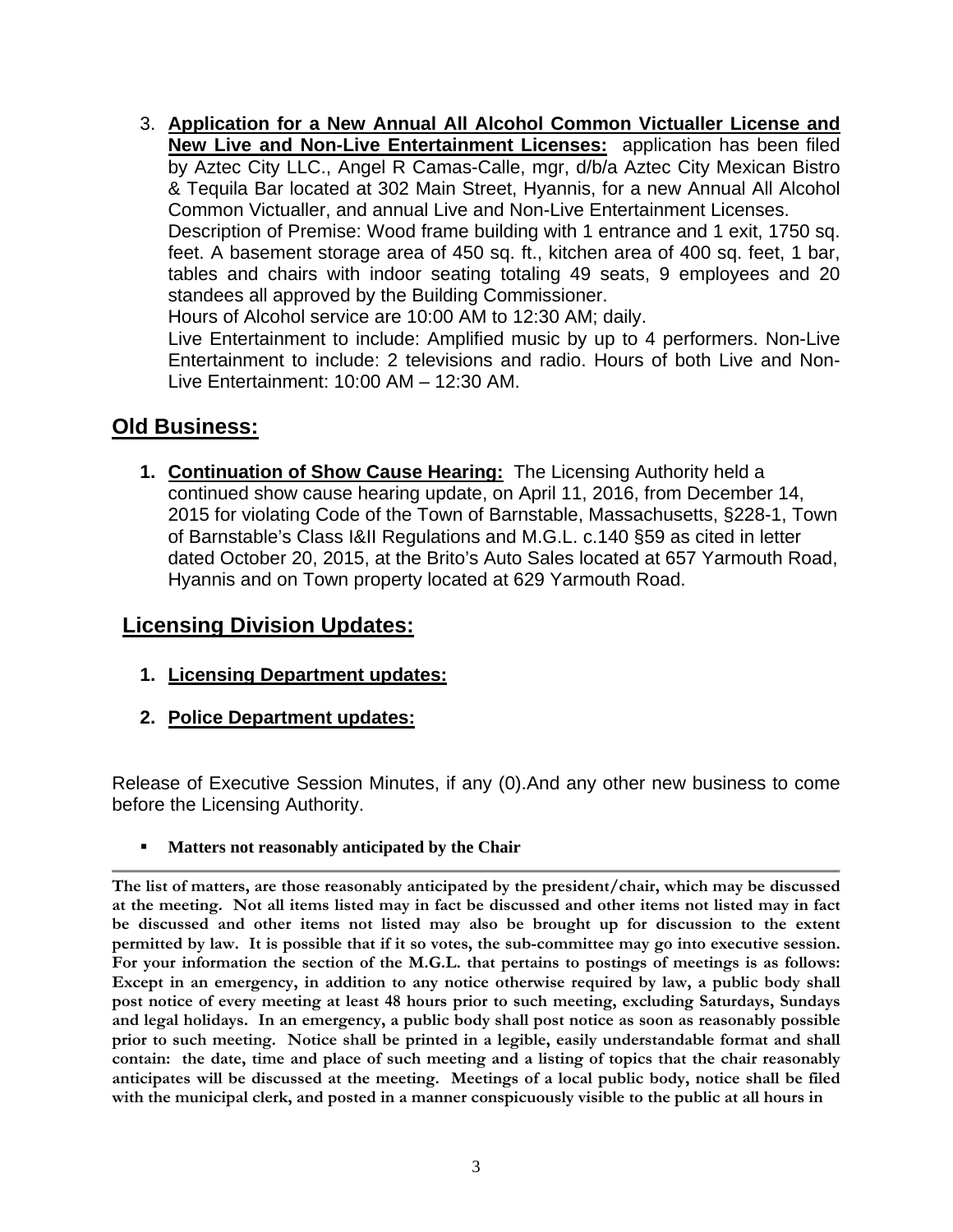## **Town of Barnstable**

**Consumer Affairs** 

**Elizabeth G. Hartsgrove, Supervisor Licensing Authority 200 Main Street Hyannis, MA 02601 www.town.barnstable.ma.us** 

Telephone: (508) 862-4674 Fax: (508) 778-2412

# **BARNSTABLE LICENSING AUTHORITY CONSENT AGENDA April 25, 2016**

## **Renewals:**

- 1. **Application for a One Day Wine and Malt and Entertainment Licenses:** Application of Anita Bennett on behalf of the Centerville Public Library for One Day Wine and Malt and Entertainment licenses for the Centerville Public Library Auction. The event is to be held at the Centeville Library, 585 Main Street, Centerville on June 11th from 5:00 to 8:00 PM. Music will be non-amplified
- 2. **Application for One Day All Alcohol and Entertainment Licenses:**  Application of Scott Swaylik on behalf of the Joe Cronin Memorial Jimmy Fund Fishing Tournament fundraiser. The event will be held at Nauticus Marina, 1339 West Bay Rd., Osterville on 8/4 and 8/5/16 from 4:00 – 10:00 PM. Entertainment to include silent and live auctions and recorded music.
- 3. **Application for One Day All Alcohol and Entertainment Licenses;**  Application of Paul J Covell on behalf of the Barnstable County Sherriff's Association for the Sherriff's rib roast and raffle. The event will be held at the St George Greek Church Hall, 1130 Falmouth Rd. Centerville on 5/6/16 from 6:00 pm to midnight. Music will be amplified recorded. Entertainment to include dancing by patrons.
- 4. **Application for Two Carnival Licenses**: Application of Harold Fera on behalf of Rockwell Amusements & Promotions Inc., PO Box 338, North Scituate, RI for two carnival licenses consisting of 17 rides, food concessions and 7 games. Carnivals are to be held the rear parking lot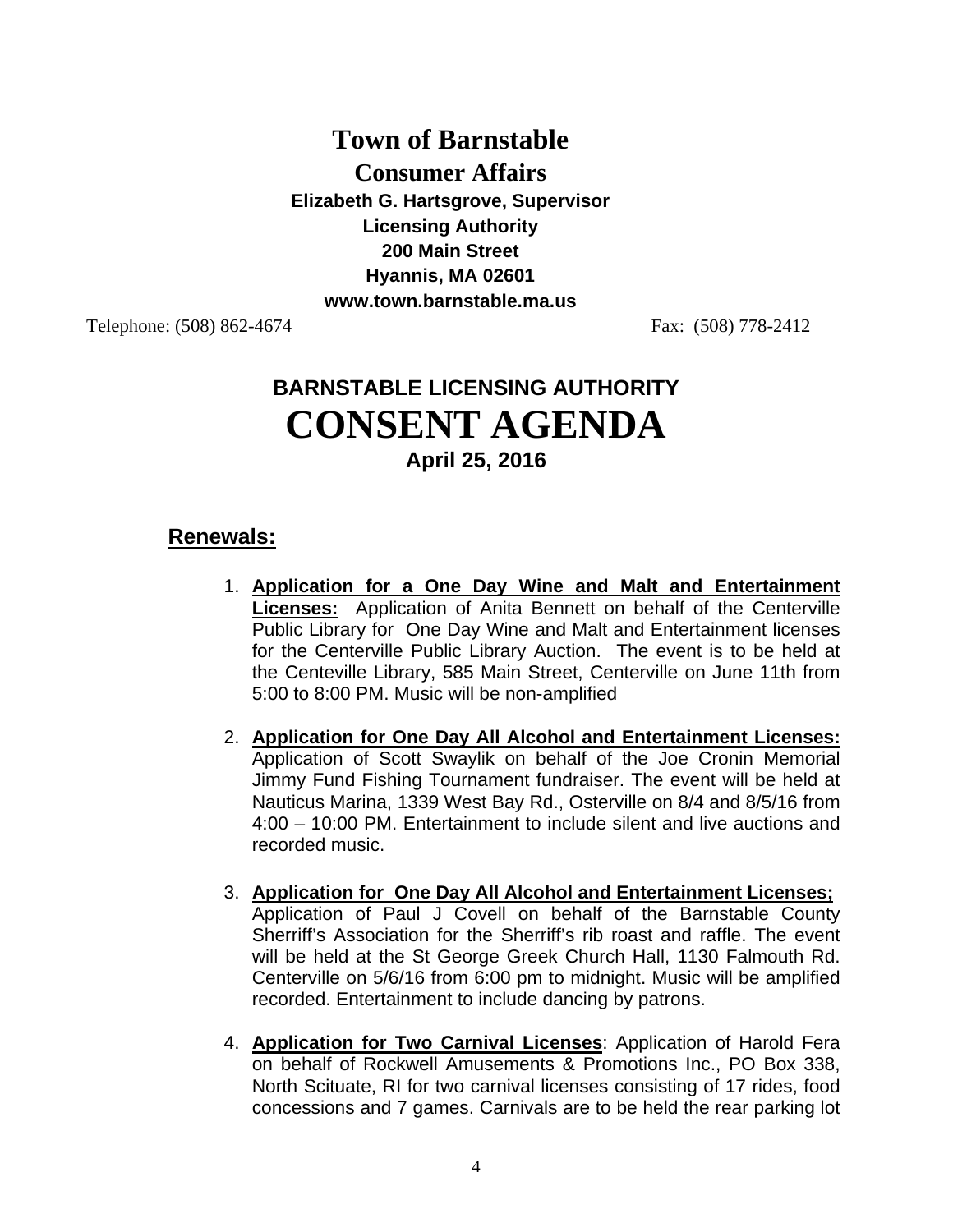Cape Cod Mall, 793 Iyannough Rd., Hyannis. First carnival dates are as follows: **June 6-12, 2016. Monday and Tuesday closed for-setup. Wednesday – Friday, 6:00 PM-10:00 PM, Saturday 3:00 PM - 11:00 PM and Sunday 1:00 PM-9:00 PM.** 

Second carnival dates are as follows: **July 10-16, 2016. Sunday and Monday closed for set-up. Tuesday – Friday 6:00 PM-10:00 PM and Saturday 2:00 PM -11:00 PM.** 

### **Junk Dealer:**

- 1. Atomic Dimestore, 187 West Main St., Hyannis
- 2. Best Buy, Cape Cod Mall, Hyannis
- 3. Best Buy 2700, Cape Cod Mall, Hyannis
- 4. Silva Jewelers, 1112 Main St., Osterville
- 5. Cotuit Mercantile, 45 Main Street, Cotuit

#### **Common Victualler:**

1. The Barnacle, 988 Craigville Beach Rd., Centerville

### **Auctioneer:**

1. Luiz Gonzaga,16 School St., Hyannis